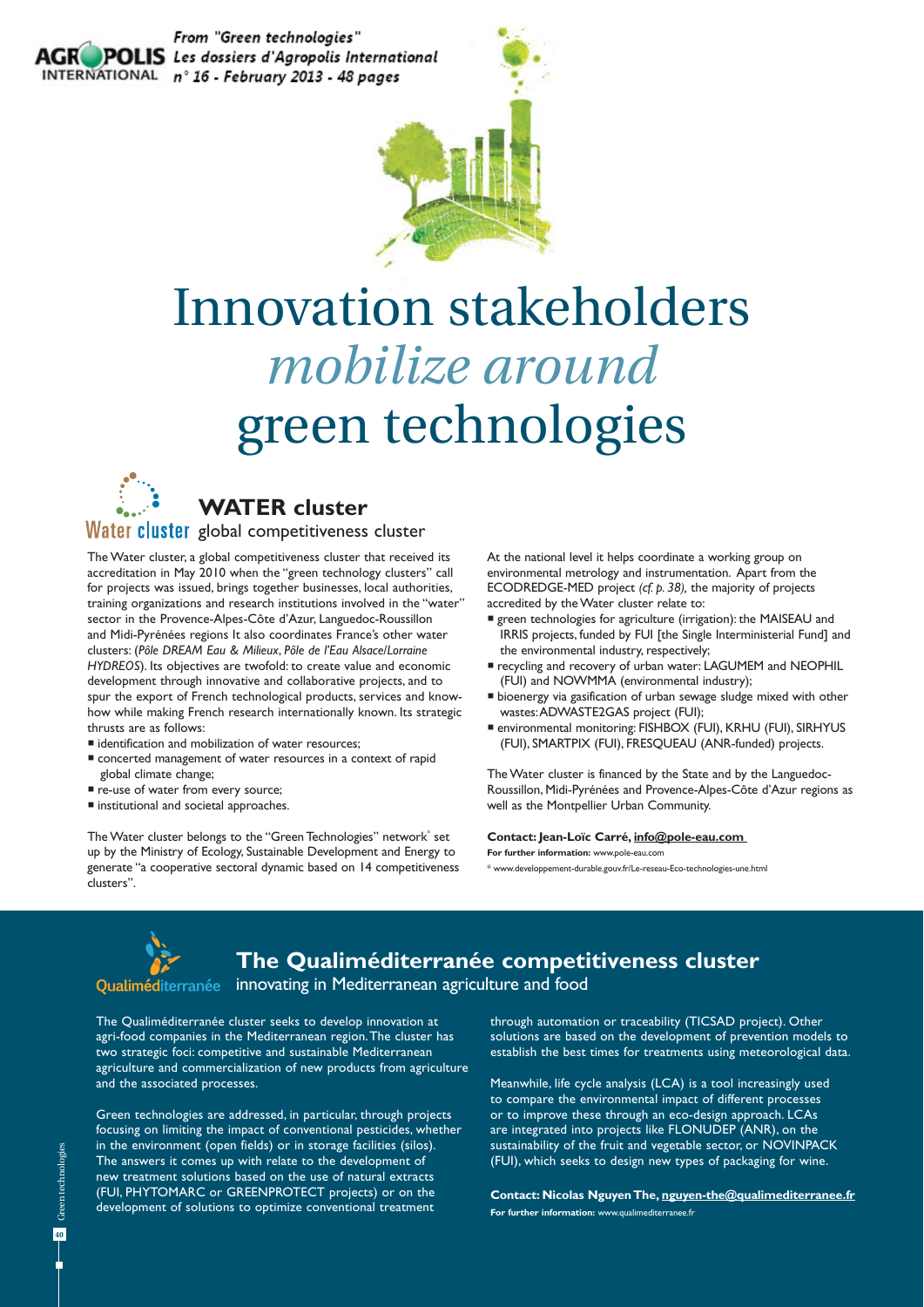

DERBI, a nationally-oriented competitiveness cluster, seeks, at the regional, national and international level, to foster innovation, research, training, technology transfer, development and entrepreneurship in the field of renewable energy as it is used in building and industry.

The topics it focuses on are in the following strategic areas: self-powered buildings based on an intelligent holistic design, optimized envelope performance and integration of renewable energies (solar thermal, photovoltaic, geothermal, small wind turbines), with special reference to the Mediterranean climate; network management and energy storage (electricity, heat, cold) interconnecting dwellings, activity clusters and energy generation sites;

 offsite energy production (electrical power plants, hydrogen, biofuels...) from sun, wind or biomass, whether for remote sites or grid-connected systems.

Many green technologies are under development within the cluster as part of accredited, supported projects (151 R&D projects) and in line with the strategic foci.

In particular:

 The THPE *[very high energy efficiency]* Monitoring project being conducted by an SME, Pyrescom, funded by FUI, the Single Interministerial Fund, in 2006, is focused on developing the concept of building monitoring. a building monitoring system that meets a demand flowing from environmental and economic issues. It comprises instruments, analytical tools, and monitoring and simulation tools. Its support service stands ready to resolve any concerns regarding overconsumption or discomfort. The findings are based on the actual data provided by the building (energy, air quality, comfort, water, etc.).

 The SALINALGUE project, being carried out by the *Compagnie du Vent* (FUI financing, 2010), seeks to culture and harvest microalgae and to turn them into bioproducts. The ultimate markets for the project's products, following the thorough biological refining of the microalgae, are diverse: bioenergy, food, nutraceuticals, cosmetics.

■ The cluster strives to bring together all renewable energy channels, but particularly concentrating solar plants. It is deeply involved in the rehabilitation of the THEMIS power station, the first thermodynamic power station to be built, dating from the 1980s. The THEMIS site (Cerdagne, Pyrénées-Orientales) is now an innovation platform where new French technologies are being developed for concentrating solar plants. It is the only such site in France.

**Contact: Gilles Charier, contact@pole-derbi.com For further information:** www.pole-derbi.com



## **BIOÉNERGIESUD**

#### the mass effect of the Languedoc-Roussillon region

BIOÉNERGIESUD is a network of 90 industrial and academic stakeholders focused on the issues that arise in developing bioenergy processes: new cultures and technological roadblocks.

Financed by the Languedoc-Roussillon Region, the Regional Directorate for Business, Competition, Consumer Affairs, Labour and Employment (DIRECCTE), ADEME and Europe, the BIOÉNERGIESUD network brings its players together to foster new innovation and industrial development projects. It now has more than 90 member organizations—ranging from technological and industrial enterprises, to energy producers and distributors, competitiveness clusters, and research agencies—with common issues and objectives.

BIOÉNERGIESUD's missions revolve around six areas of expertise in which green technologies are ubiquitous:

- Biomass pre-treatment: biochemical and biotechnological processes, thermochemical and catalytic processes;
- methanation: as it relates to the environmental biorefinery concept, comprising organic waste treatment, digestate recovery, water recycling and the uses of biogas;
- 3rd-generation biofuels: mass algaculture, extraction and separation processes…;
- gas analysis and separation: separation and purification technologies;
- measurement and process control: innovation in sensors, online analysis method;
- channels and impact studies: new Mediterranean energy crops, societal and environmental analysis of bioenergy channels.

To serve its members, BIOÉNERGIESUD offers them customtailored activities: technical seminars and coordination of working groups, general and targeted technology watches, coaching in setting up projects and in the search for funding and partners; and greatly enhances their visibility. Hence, BIOÉNERGIESUD is well positioned both to meet the technological issues faced by bioenergy and advanced biofuels channels and to anchor the development of such new industries in the Languedoc-Roussillon Region; in addition, it will seek to expand its scope to all countries of the South.

#### **Contact: Aurélie Beauchart, beauchart@bioenergiesud.org**

**For further information:** www.bioenergiesud.org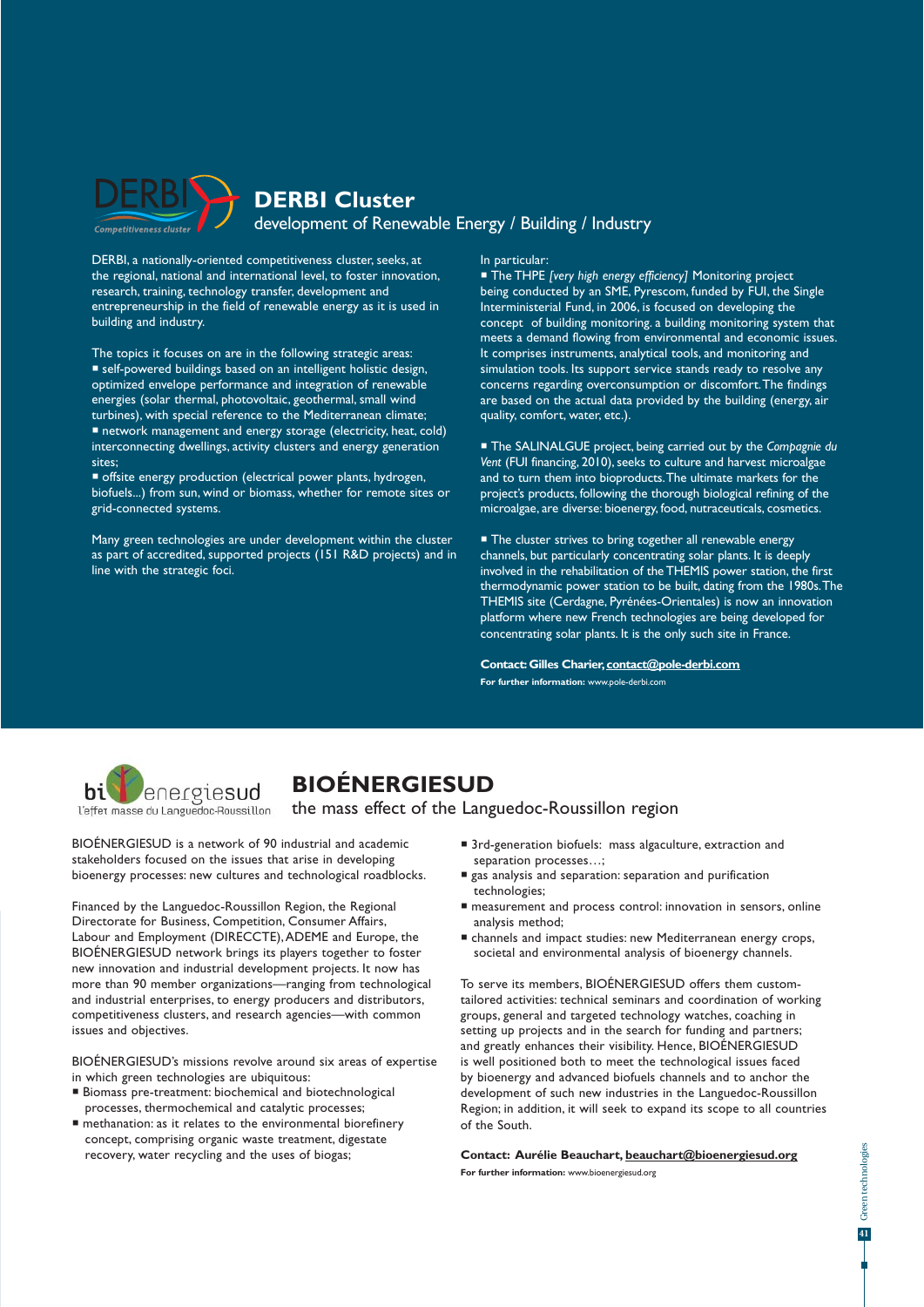# **EcoTech-LR**

a regional platform: "Environmental Technologies for Agro-bioprocesses"

The EcoTech-LR regional platform was created with the support of the LR Region to stimulate research and the industrial transfer of environmentally sound

technologies for agro-bioprocesses, drawing on the areas of expertise of four applied research laboratories with diverse and solid industrial relationships: LBE (INRA), Biomass & Energy (CIRAD), UMR ITAP (IRSTEA/Montpellier SupAgro), LGEI (EMA).

The platform's structure comprises four technological facilities with one cross-cutting focus:

- the TraitPol facility, on effluent and waste treatment;
- the BioFuel facility, on energy production from biomass;
- $\blacksquare$  the MesurPol facility, on pollution measurement;
- the ReducPol facility, on reduction of phytosanitary pollution;
- the ELSA cluster on tools and methods for eco-evaluation, eco-design, LCA *(cf. p. 32).*

With a view to stimulating innovation, the EcoTech-LR platform develops internal multi-laboratory research projects, in preparation for industrial transfer, and specific industry-related activities:

- provision (under certain conditions) of the experimental equipment used by each of the strata;
- performance of testing and research;
- training;
- joint research projects, including CIFRE theses (Industrial Agreements for Training through Research);
- assistance in the creation of innovative businesses and business hosting.

One example of such joint research (IRSTEA/EMA/INRA) has been a project to predict BMP (BioMethane Potential) by UV and NIR spectroscopy *(cf. p. 26)*, which won a Pollutec award for innovative technology and resulted in an industrial transfer to a regional startup.

#### **Contact: Véronique Bellon-Maurel, veronique.bellon@irstea.fr**

**For further information:** www.ecotech-lr.org

transfer of innovative technology and know-how in Languedoc-Roussillon



### **Transferts LR**

du Languedoc-Roussillon

An association founded in 2005 at the initiative of the LR Region and the State, Transferts LR supports business competitiveness through innovation and technology transfer in the Languedoc-Roussillon region. To that end, it supports the region's companies in project structuring, the identification and mobilization of technological, human and financial resources, and develops strong partnership with regional, national and European centres of expertise in innovation. Transferts LR's work is at the interface between research and business; it is accredited as a "technology dissemination centre" by the Ministry of Research.

Transferts LR is active in six areas related to green technologies air, water, noise and waves, soil, energy, and waste—through its efforts to develop natural resource management technologies. These efforts depend on close working relationships between research laboratories and dynamic, frequently networked, "eco-businesses" of Languedoc-Roussillon.

Transferts LR supports numerous innovative projects involving individual firms or consortia of varying size. Support is provided right from the preparation stage and continues through prototyping, piloting and the construction of an industrial-scale demo. These projects, lasting 6 to 36 months, represent a significant investment (several million euros). For example:

ECODREDGE-MED *(cf. p. 38).*

 Phyt'eau BV Mod (ERDF, OSEO, and LR Region funding), a collaborative regional R&D project to develop an integrated tool to deal with the issue of the use of plant protection products in agricultural watersheds. It draws on the expertise of UMR LISAH (INRA/IRD/Montpellier SupAgro) and the companies Envilys and Eurofins IPL Sud.

■ The technological feasibility project "Design, Fabrication and Testing under Real Operating Conditions of a Prototype Geophysical Observatory Device Integrated into Drilling Operations", conducted by the ImaGeau company with the scientific support of UMR Geoscience (CNRS/UM2) and a grant from the Languedoc-Roussillon Region.

**Contact: Anne Lichtenberger, direction@transferts-lr.org For further information:** www.transferts-lr.org



### **GreenStars**

looking to a new generation of microalgae-derived biofuels and products



GreenStars, winner of the "Institutes of Excellence for Carbonfree Energy" (IEED) call for projects, is a set of collaborative platforms bringing together France-based stakeholders in the microalgae value chain. Microalgae are recognized as being extraordinarily rich in proteins, lipids, fibre, vitamins, minerals and pigments. Because they are such a rich source of these substances, microalgae offer great potential for innovation in the areas of energy, chemicals, human and animal nutrition and cosmetics; and are emerging as a promising solution for the future and a possible source of major economic developments.

GreenStars is seeking, between now and 2020, to develop useful compounds—in particular, highperformance biofuels and high-value-added molecules—from microalgae, using  $\mathsf{CO}_\mathrm{_2}$  emissions and waste substances from human activities. GreenStars is supported by INRA and brings together 45 partners (research organizations and universities, local authorities, competitiveness clusters, and business people). The project budget is €160 million over 10 years. It boasts three major assets: a strong capacity for innovation; expertise and technologies drawn from the best teams in French public research, innovative SMEs and major industrial groups; and quality infrastructure possessing substantial technological means.